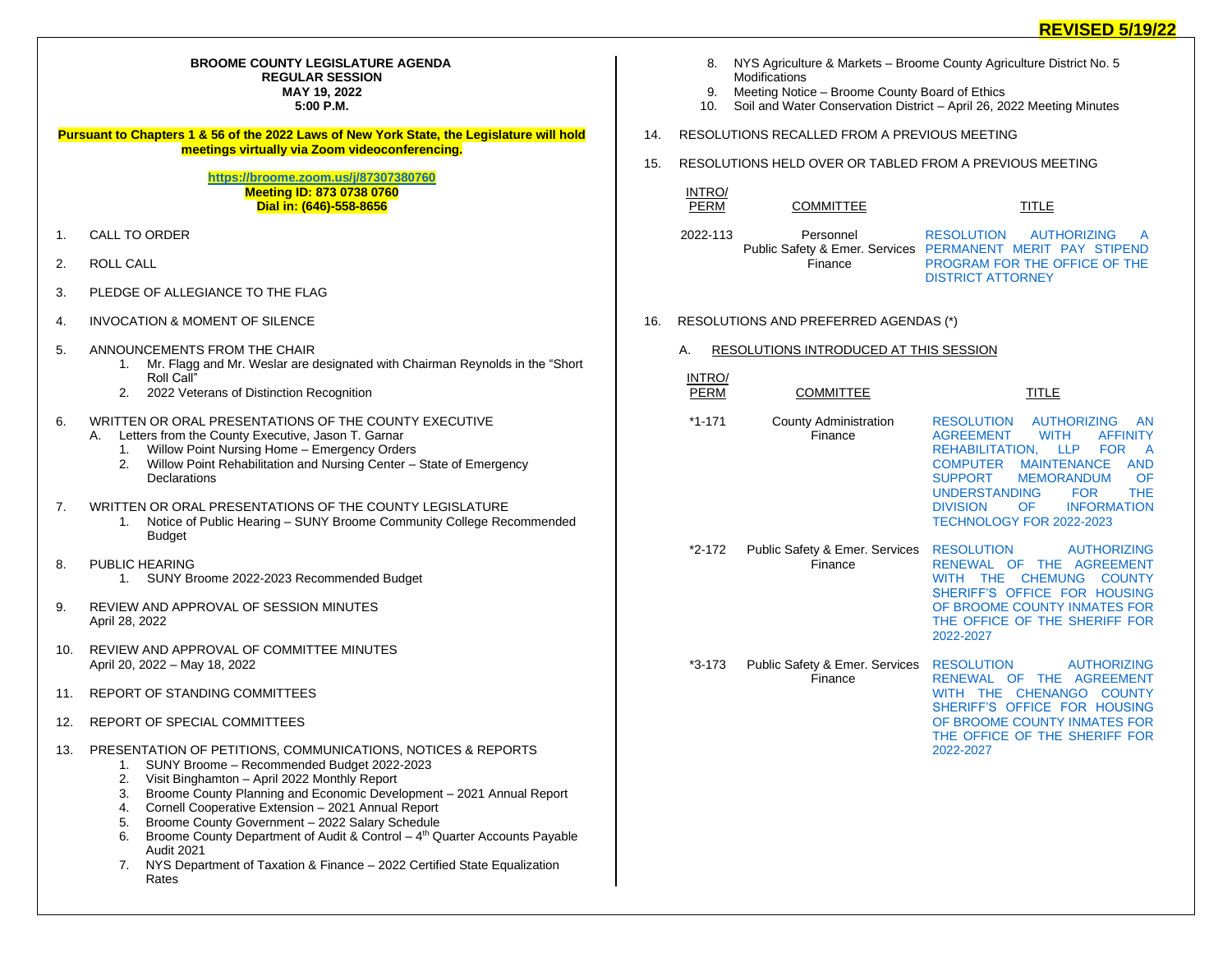## **REVISED 5/19/22**

| *4-174   | Eco. Dev., Education & Culture<br>Finance                                                                                                                                                                                           | RESOLUTION AUTHORIZING<br><b>AN</b><br><b>INTERMUNICIPAL AGREEMENT WITH</b><br>THE BROOME COUNTY PARKS<br>DEPARTMENT,<br>THE.<br><b>CITY</b><br>OF<br>BINGHAMTON, THE VILLAGE OF<br>ENDICOTT, THE TOWN OF VESTAL<br><b>AND</b><br><b>THE</b><br><b>BINGHAMTON</b>                                                                          | *10-180     | Public Safety & Emer. Services<br>Finance                                                                                                                                                        | RESOLUTION AUTHORIZING<br>-AN<br>AGREEMENT WITH LIAM CONNECT,<br>LLC FOR A PHOTO KIOSK AT THE<br>BROOME COUNTY CORRECTIONAL<br>FACILITY FOR THE OFFICE OF THE<br><b>SHERIFF</b>                                                                                                                                |
|----------|-------------------------------------------------------------------------------------------------------------------------------------------------------------------------------------------------------------------------------------|--------------------------------------------------------------------------------------------------------------------------------------------------------------------------------------------------------------------------------------------------------------------------------------------------------------------------------------------|-------------|--------------------------------------------------------------------------------------------------------------------------------------------------------------------------------------------------|----------------------------------------------------------------------------------------------------------------------------------------------------------------------------------------------------------------------------------------------------------------------------------------------------------------|
|          |                                                                                                                                                                                                                                     | <b>METROPOLITAN TRANSPORTATION</b><br>STUDY FOR A COST SHARE<br>PROPOSAL FOR AUTOMATIC DATA<br>TRANSFER AND MAINTENANCE OF<br><b>ECOCOUNTER</b><br><b>BIKE/PED</b><br><b>TRAIL</b><br><b>COUNTERS 2022-2023</b>                                                                                                                            | $*11 - 181$ | <b>Health &amp; Human Services</b><br>Personnel<br>Finance                                                                                                                                       | <b>RESOLUTION</b><br><b>AUTHORIZING</b><br>OF<br><b>THE</b><br><b>FOSTER</b><br><b>RENEWAL</b><br><b>PROGRAM</b><br><b>GRANDPARENTS</b><br><b>CORPORATION FOR NATIONAL AND</b><br><b>SERVICE</b><br><b>COMMUNITY</b><br>(CNCS)<br><b>GRANT FOR THE OFFICE FOR AGING</b><br>ADOPTING<br>A PROGRAM<br><b>AND</b> |
| *5-175   | Public Safety & Emer. Services<br>Finance                                                                                                                                                                                           | <b>AUTHORIZING</b><br><b>RESOLUTION</b><br>RENEWAL OF THE AGREEMENT<br>WITH JUSTICE BENEFITS, INC. FOR<br>THE RECOVERY OF STATE AND<br>FEDERAL FUNDS FOR THE OFFICE<br>OF THE SHERIFF FOR 2022-2026                                                                                                                                        | *12-182     | <b>Health &amp; Human Services</b><br>Finance                                                                                                                                                    | <b>BUDGET FOR 2022-2023</b><br><b>RESOLUTION</b><br><b>AUTHORIZING</b><br><b>FOSTER</b><br><b>RENEWAL</b><br>OF<br><b>THE</b><br>STATE OFFICE<br><b>GRANDPARENTS</b><br>FOR AGING (SOFA) PROGRAM<br><b>GRANT FOR THE OFFICE FOR AGING</b>                                                                      |
| *6-176   | Public Safety & Emer. Services<br>Finance                                                                                                                                                                                           | <b>RESOLUTION</b><br><b>AUTHORIZING</b><br>A<br>OF<br><b>MEMORANDUM</b><br><b>UNDERSTANDING</b><br>(MOU)<br>AGREEMENT BETWEEN HOMELAND                                                                                                                                                                                                     | *13-183     | <b>Health &amp; Human Services</b>                                                                                                                                                               | ADOPTING<br><b>PROGRAM</b><br>AND<br>$\overline{A}$<br><b>BUDGET FOR 2022-2023</b><br><b>RESOLUTION</b><br><b>AUTHORIZING</b>                                                                                                                                                                                  |
|          | SECURITY INVESTIGATIONS<br>AND<br>THE OFFICE OF THE BROOME<br><b>COUNTY</b><br><b>SHERIFF</b><br><b>FOR</b><br><b>REIMBURSEMENT</b><br><b>JOINT</b><br>OF<br><b>OPERATIONS EXPENSES FROM THE</b><br><b>TREASURY FORFIETURE FUND</b> |                                                                                                                                                                                                                                                                                                                                            | Finance     | OF THE CAREGIVER<br>RENEWAL<br>SUPPORT INITIATIVE PROGRAM<br><b>GRANT FOR THE OFFICE FOR AGING</b><br><b>ADOPTING</b><br><b>PROGRAM</b><br><b>AND</b><br><b>A</b><br><b>BUDGET FOR 2022-2023</b> |                                                                                                                                                                                                                                                                                                                |
| $*7-177$ | <b>County Administration</b><br>Public Safety & Emer. Services<br>Finance                                                                                                                                                           | <b>RESOLUTION</b><br><b>AUTHORIZING</b><br>- AN<br><b>AGREEMENT</b><br><b>WITH</b><br><b>AXON</b><br><b>ENTERPRISE,</b><br>INC.,<br><b>FOR</b><br><b>SERVICES</b><br><b>PROFESSIONAL</b><br><b>AND</b><br>EQUIPMENT FOR THE DIVISION OF<br>INFORMATION TECHNOLOGY FOR                                                                      | *14-184     | <b>Health &amp; Human Services</b><br>Finance                                                                                                                                                    | RESOLUTION AUTHORIZING<br>- AN<br>AGREEMENT WITH THE FOOD BANK<br>OF THE SOUTHERN TIER FOR FOOD<br><b>DISTRIBUTION SERVICES FOR THE</b><br>DEPARTMENT OF SOCIAL SERVICES<br><b>FOR 2022</b>                                                                                                                    |
| *8-178   | Finance                                                                                                                                                                                                                             | 2022-2027<br><b>RESOLUTION</b><br><b>AUTHORIZING</b><br><b>DISTRIBUTION OF MORTGAGE TAX</b><br>RECEIPTS PURSUANT TO SECTION<br>261 OF THE TAX LAW OF THE STATE<br>OF NEW YORK                                                                                                                                                              | *15-185     | <b>Health &amp; Human Services</b><br>Finance                                                                                                                                                    | <b>RESOLUTION</b><br><b>AUTHORIZING</b><br>AMENDMENT TO THE AGREEMENT<br><b>WITH</b><br><b>KEYSTONE</b><br><b>MATERIAL</b><br><b>TESTING,</b><br><b>LLC</b><br><b>FOR</b><br><b>HOME</b><br>INSPECTION SERVICES FOR THE<br><b>DEPARTMENT OF HEALTH FOR 2019-</b><br>2022                                       |
| *9-179   | Public Works & Transportation<br>Finance                                                                                                                                                                                            | RESOLUTION AUTHORIZING THE<br>ACQUISITION OF REAL PROPERTY<br>BY PURCHASE AND/OR<br><b>CONDEMNATION</b><br>FOR<br>THE<br>DEPARTMENT OF PUBLIC WORKS'<br><b>HOOPER ROAD OVER PATTERSON</b><br>CREEK BRIDGE PROJECT AND<br>DECLARING SAID PROJECT TO BE<br>EXEMPT FROM THE PUBLIC<br>HEARING REQUIREMENT OF THE<br><b>EMINENT DOMAIN LAW</b> | *16-186     | <b>Health &amp; Human Services</b><br>Finance                                                                                                                                                    | <b>RESOLUTION</b><br><b>AUTHORIZING</b><br><b>AN</b><br>AMENDMENT TO THE DEPARTMENT<br>OF HEALTH'S ADMINISTRATION OF A<br>PORTION OF THE HUD LEAD<br>HAZARD REDUCTION PROGRAM<br>FOR 2019-2022                                                                                                                 |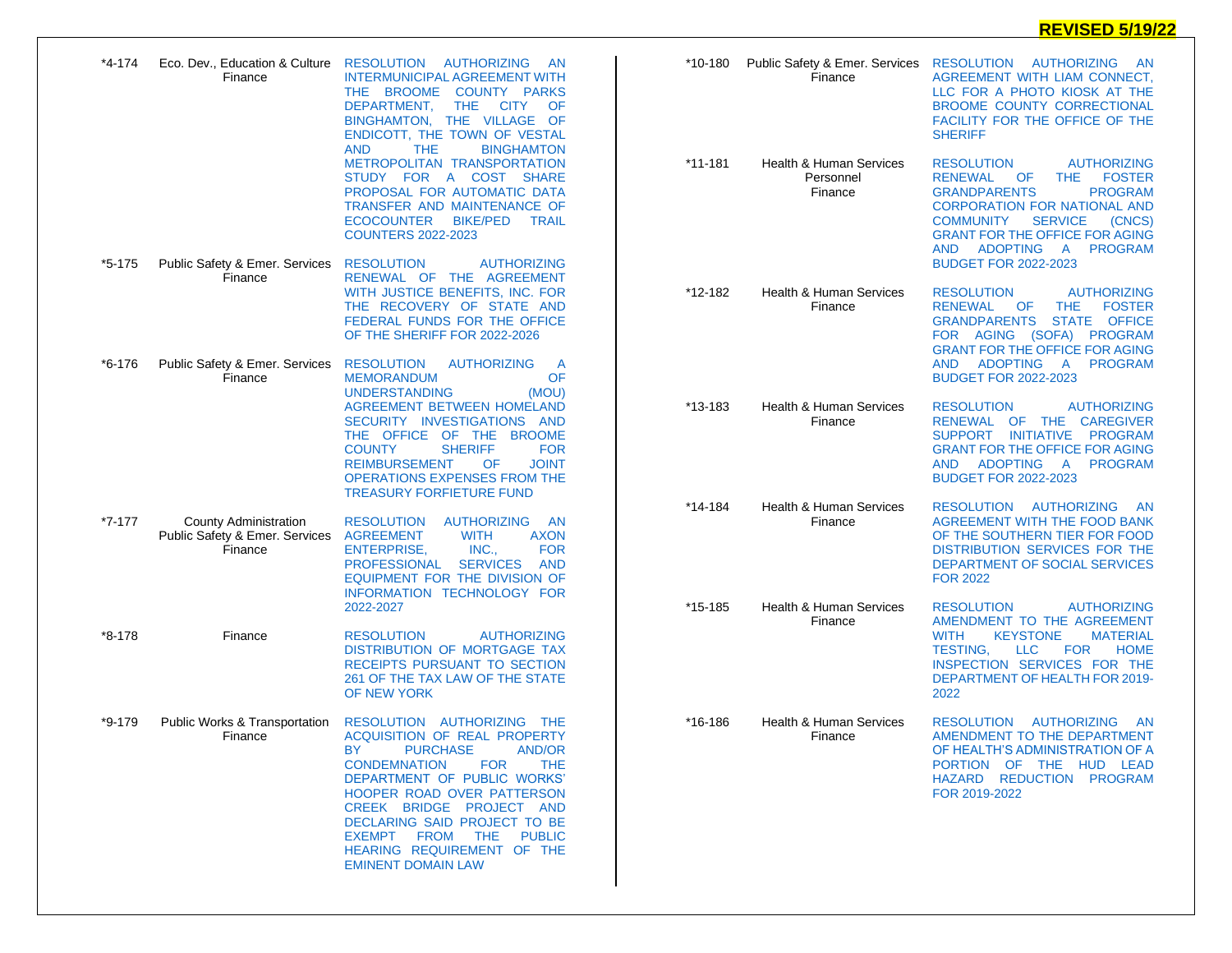## **REVISED 5/19/22**

| *17-187 | <b>Health &amp; Human Services</b><br>Personnel<br>Finance | <b>AUTHORIZING</b><br><b>RESOLUTION</b><br>OF<br><b>THE</b><br><b>CREATING</b><br><b>RENEWAL</b><br><b>SCHOOLS</b><br><b>HEALTHY</b><br><b>AND</b><br>COMMUNITES PROGRAM GRANT                  | *24-194 | Personnel<br><b>Health &amp; Human Services</b><br>Finance                | <b>RESOLUTION</b><br><b>AUTHORIZING</b><br>PERSONNEL CHANGE REQUEST<br>FOR THE DEPARTMENT OF HEALTH                                                                                                                         |
|---------|------------------------------------------------------------|-------------------------------------------------------------------------------------------------------------------------------------------------------------------------------------------------|---------|---------------------------------------------------------------------------|-----------------------------------------------------------------------------------------------------------------------------------------------------------------------------------------------------------------------------|
|         |                                                            | FOR THE DEPARTMENT OF HEALTH<br><b>ADOPTING</b><br>A PROGRAM<br>AND.<br><b>BUDGET FOR 2022-2023</b>                                                                                             | *25-195 | <b>Health &amp; Human Services</b><br>Finance                             | <b>RESOLUTION</b><br><b>AUTHORIZING</b><br>ACCEPTANCE OF THE MEDICAL<br><b>RESERVE CORPS PROGRAM GRANT</b><br>FOR THE DEPARTMENT OF HEALTH                                                                                  |
| *18-188 | <b>Health &amp; Human Services</b><br>Finance              | <b>RESOLUTION</b><br>AUTHORIZING AN<br><b>WITH</b><br><b>S.E.P.P.</b><br><b>AGREEMENT</b><br>MANAGEMENT COMPANY, INC., FOR<br>OFA MINI-BUS TRANSPORTATION<br>SERVICES FOR THE OFFICE FOR        | *26-196 | Public Works & Transportation<br>Finance                                  | AND ADOPTING A PROGRAM<br><b>BUDGET FOR 2022</b><br><b>RESOLUTION</b><br><b>AUTHORIZING</b><br>A<br><b>AGREEMENT</b><br><b>WITH</b><br><b>LEASE</b>                                                                         |
| *19-189 | Public Works & Transportation<br>Finance                   | <b>AGING FOR 2022</b><br><b>RESOLUTION</b><br><b>AUTHORIZING</b><br>- AN<br>AGREEMENT<br>WITH MCFARLAND                                                                                         |         |                                                                           | SHORTLINE TERMINAL<br><b>AGENCY</b><br>INC., FOR SPACE AT THE GREATER<br>BINGHAMTON TRANSPORTATION<br><b>CENTER FOR THE DEPARTMENT OF</b>                                                                                   |
|         |                                                            | JOHNSON,<br>INC.,<br><b>FOR</b><br><b>PROFESSIONAL</b><br><b>ENGINEERING</b><br>SERVICES FOR THE DEPARTMENT                                                                                     |         |                                                                           | PUBLIC TRANSPORTATION FOR<br>2022-2027                                                                                                                                                                                      |
| *20-190 | Public Safety & Emer. Services                             | OF PUBLIC WORKS FOR 2022-2026<br><b>CONFIRMING</b><br><b>RESOLUTION</b><br>APPOINTMENT TO MEMBERSHIP ON                                                                                         | 27-197  | Finance<br>Eco Dev., Education & Culture<br>Public Works & Transportation | RESOLUTION AMENDING THE 2022<br><b>CAPITAL IMPROVEMENT PROGRAM</b>                                                                                                                                                          |
|         |                                                            | <b>BROOME</b><br>COUNTY FIRE<br>THE<br><b>ADVISORY BOARD</b>                                                                                                                                    | 28-198  | Finance<br>Public Works & Transportation                                  | RESOLUTION AMENDING THE 2022<br><b>CAPITAL IMPROVEMENT PROGRAM</b>                                                                                                                                                          |
| *21-191 | <b>Health &amp; Human Services</b><br>Finance              | <b>AUTHORIZING</b><br><b>RESOLUTION</b><br><b>ACCEPTANCE</b><br><b>OF</b><br>AN<br><b>ADULT</b><br><b>SERVICES</b><br><b>ARPA</b><br><b>PROTECTIVE</b>                                          | 29-199  | Finance<br>Public Works & Transportation                                  | RESOLUTION AMENDING THE 2022<br><b>HIGHWAY CONTINUING BUDGET</b>                                                                                                                                                            |
|         |                                                            | <b>GRANT</b><br><b>THE</b><br><b>PROGRAM</b><br>FOR<br>DEPARTMENT OF SOCIAL SERVICES<br>ADOPTING<br>A PROGRAM<br>AND.<br><b>BUDGET FOR 2022-2023</b>                                            | 30-200  | Finance<br>Eco. Dev., Education & Culture                                 | <b>RESOLUTION</b><br><b>ADOPTING</b><br><b>THE</b><br>BUDGET FOR SUNY BROOME FOR<br>2022-2023                                                                                                                               |
| *22-192 | Health & Human Services<br>Finance                         | <b>AUTHORIZING</b><br><b>RESOLUTION</b><br>RENEWAL OF THE AGREEMENTS<br>WITH LICENSED CHILD CARING<br>INSTITUTIONS FOR FOSTER CARE.<br>HOME FINDING AND ADOPTION<br>SERVICES FOR THE DEPARTMENT | *31-201 | Public Safety & Emer. Services<br>Personnel<br>Finance                    | <b>RESOLUTION</b><br><b>AUTHORIZING</b><br>ACCEPTANCE OF THE COUNSEL AT<br>FIRST APPEARANCE<br><b>PROGRAM</b><br><b>GRANT FOR THE PUBLIC DEFENDER</b><br>ADOPTING A<br>PROGRAM<br><b>AND</b><br><b>BUDGET FOR 2020-2022</b> |
|         |                                                            | OF SOCIAL SERVICES FOR 2022-<br>2023                                                                                                                                                            | *32-202 | Public Safety & Emer. Services<br>Personnel<br>Finance                    | <b>RESOLUTION</b><br><b>AUTHORIZING</b><br>ACCEPTANCE OF THE UPSTATE<br><b>IMPROVEMENT</b><br><b>QUALITY</b><br><b>AND</b>                                                                                                  |
| *23-193 | Public Works & Transportation<br>Finance                   | <b>RESOLUTION</b><br><b>AUTHORIZING</b><br>AMENDMENT TO THE AGREEMENT<br>WITH ITHACA AREA WASTEWATER<br>TREATMENT FACILITY TO ACCEPT<br>AND TREAT RAW LEACHATE FROM                             |         |                                                                           | <b>CASELOAD REDUCTION PROGRAM</b><br><b>GRANT FOR THE PUBLIC DEFENDER</b><br><b>ADOPTING</b><br>$\mathsf{A}$<br><b>PROGRAM</b><br><b>AND</b><br><b>BUDGET FOR 2020-2022</b>                                                 |
|         |                                                            | LEACHATE<br>THE.<br>COLLECTION<br>SYSTEM AT THE BROOME COUNTY<br>LANDFILL FOR THE DEPARTMENT<br>OF PUBLIC WORKS DIVISION OF<br>SOLID WASTE MANAGEMENT FOR<br>2019-2024                          | *33-203 | Public Safety & Emer. Services RESOLUTION<br>Finance                      | <b>AUTHORIZING</b><br><b>MEMORANDUM</b><br>OF.<br>UNDERSTANDING FOR A LEASE<br>AGREEMENT WITH THE BROOME<br><b>COUNTY PUBLIC LIBRARY FOR THE</b><br>ASSIGNED COUNSEL PROGRAM<br>FOR 2022-2027                               |